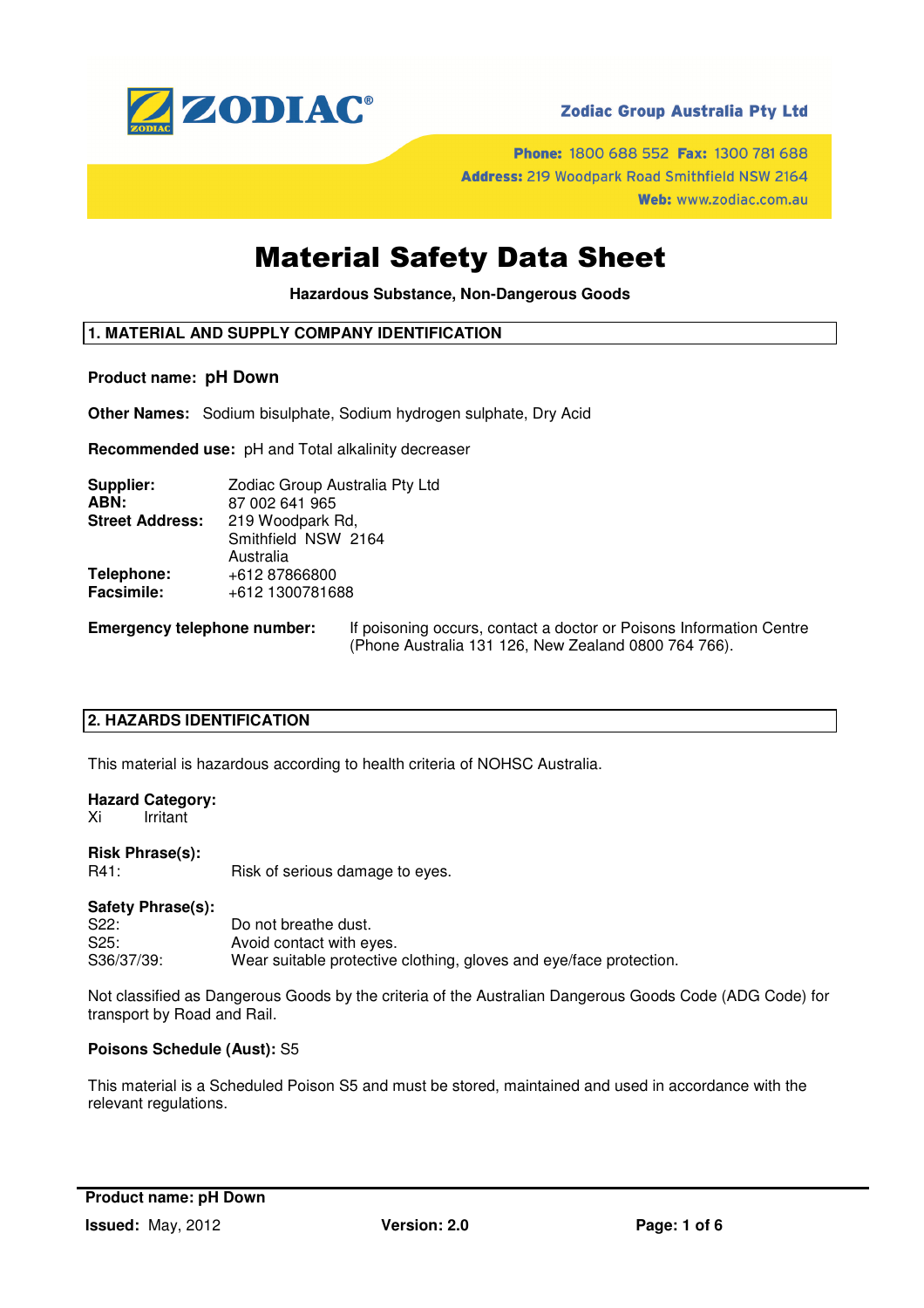

| 3. COMPOSITION INFORMATION                                             |                             |                           |  |
|------------------------------------------------------------------------|-----------------------------|---------------------------|--|
| <b>CHEMICAL ENTITY</b>                                                 | CAS NO.                     | <b>PROPORTION</b>         |  |
| Sodium hydrogen sulphate<br>Ingredients determined to be non-hazardous | 7681-38-1<br>$\overline{a}$ | $>99\%$<br><b>Balance</b> |  |
|                                                                        |                             | 100%                      |  |
|                                                                        |                             |                           |  |

### **4. FIRST AID MEASURES**

If poisoning occurs, contact a doctor or Poisons Information Centre (Phone Australia 131 126, New Zealand 0800 764 766).

**Inhalation:** Remove victim from exposure - avoid becoming a casualty. Remove contaminated clothing and loosen remaining clothing. Allow patient to assume most comfortable position and keep warm. Keep at rest until fully recovered. Seek medical advice if effects persist.

**Skin contact:** If skin or hair contact occurs, remove contaminated clothing and flush skin and hair with running water. If swelling, redness, blistering or irritation occurs seek medical assistance.

**Eye contact:** Immediately irrigate with copious quantities of water for 15 minutes. Eyelids to be held open. Remove clothing if contaminated and wash skin. Urgently seek medical assistance. Transport to hospital or medical centre.

**Ingestion:** Rinse mouth with water. If swallowed, do NOT induce vomiting. Give a glass of water to drink. Never give anything by the mouth to an unconscious patient. If vomiting occurs give further water. Seek immediate medical advice.

**Notes to physician:** Treat symptomatically. Can cause corneal burns.

#### **5. FIRE-FIGHTING MEASURES**

**Specific hazards:** Non-combustible material.

**Fire fighting further advice:** Not combustible. On decomposing may emit toxic fumes. Fire fighters to wear self-contained breathing apparatus and suitable protective clothing if risk of exposure to vapour or products of combustion.

**Hazchem Code:** Not applicable.

**Suitable extinguishing media:** Not combustible, however, if material is involved in a fire use water fog (or if unavailable fine water spray), foam, dry agent (carbon dioxide, dry chemical powder).

### **6. ACCIDENTAL RELEASE MEASURES**

#### **SMALL SPILLS**

Wear protective equipment to prevent skin and eye contamination. Avoid inhalation of vapours. Wipe up with absorbent (clean rag or paper towels). Collect and seal in properly labelled containers or drums for disposal.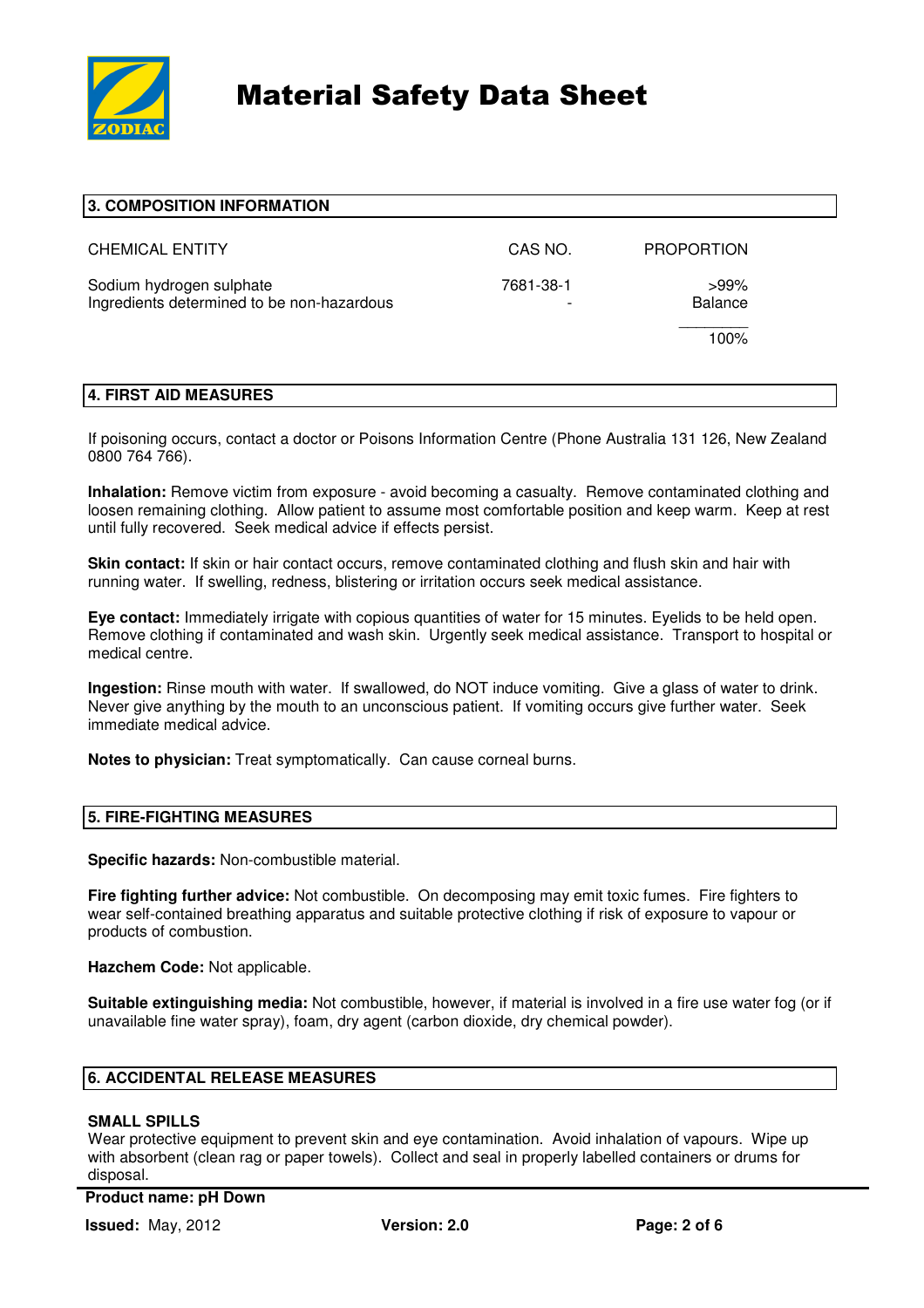

# **LARGE SPILLS**

Shut off all possible sources of ignition. Clear area of all unprotected personnel. Wear protective equipment to prevent skin and eye contamination and the inhalation of dust. Work up wind or increase ventilation. Cover with damp absorbent (inert material, sand or soil). Sweep or vacuum up, but avoid generating dust. Collect and seal in properly labelled containers or drums for disposal. If contamination of sewers or waterways has occurred advise local emergency services.

## **Dangerous Goods – Initial Emergency Response Guide No:** Not applicable.

## **7. HANDLING AND STORAGE**

**Handling:** Avoid skin and eye contact and inhalation of dust.

**Storage:** Store in a cool, dry, well-ventilated place and out of direct sunlight. Store away from incompatible materials described in Section 10. Keep containers closed when not in use - check regularly for spills.

This material is a Scheduled Poison S5 and must be stored, maintained and used in accordance with the relevant regulations.

# **8. EXPOSURE CONTROLS / PERSONAL PROTECTION**

#### **National occupational exposure limits:**

No value assigned for this specific material by the National Occupational Health and Safety Commission (NOHSC Australia).

**Biological Limit Values:** As per the "National Model Regulations for the Control of Workplace Hazardous Substances [NOHSC: 1005 (1994)]" the ingredients in this material do not have a Biological Limit Allocated.

**Engineering measures:** Natural ventilation should be adequate under normal use conditions.

**Personal protection equipment:** OVERALLS, SAFETY SHOES, CHEMICAL GOGGLES, GLOVES.

Wear overalls, chemical goggles and impervious gloves. Available information suggests that gloves made from nitrile rubber should be suitable for intermittent contact. However, due to variations in glove construction and local conditions, the user should make a final assessment. Always wash hands before smoking, eating, drinking or using the toilet. Wash contaminated clothing and other protective equipment before storing or re-using. If risk of inhalation of exists, wear organic vapour/particulate respirator meeting the requirements of AS/NZS 1715 and AS/NZS 1716.

### **9. PHYSICAL AND CHEMICAL PROPERTIES**

**Form / Colour / Odour:** Transparent or slightly yellowish solid.

| Solubility in water (25 ℃):<br>Specific Gravity (20 °C): | 280 g/L<br>approx 1.4-1.5 |
|----------------------------------------------------------|---------------------------|
| Relative Vapour Density (air=1):                         | N App                     |
| Vapour Pressure (20 °C):                                 | N App                     |
| Flash Point (°C):                                        | N App                     |
| Flammability Limits (%):                                 | N App                     |
| Autoignition Temperature (°C):                           | N App                     |
| Melting Point/Range (°C):                                | N App                     |
|                                                          |                           |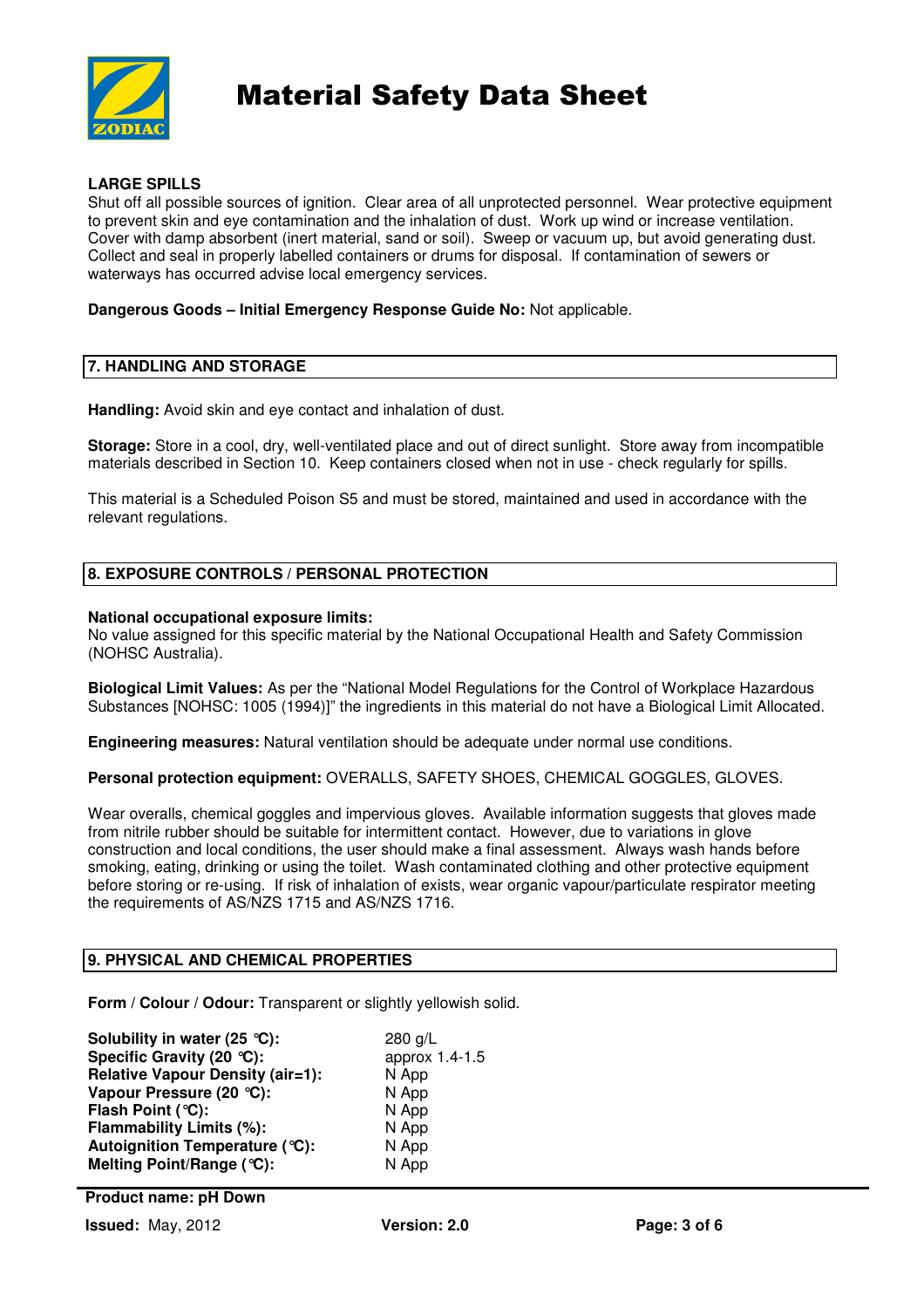

**Boiling Point/Range (°C):** approx 315<br> **pH (1% solution):** approx 1 **pH** (1% solution): **Viscosity:** N App<br> **Surface Tension:** N App **Surface Tension: Evaporation Rate (n-Butyl acetate=1):** N App **Partition Coefficient:** N Av **Moisture content (%):** N Av **Molecular formula:** HNaO<sub>4</sub>S<br> **Molecular weight:** 120.07 **Molecular weight:** 

(Typical values only - consult specification sheet)<br>N Av = Not available  $\begin{bmatrix} N & A & N \end{bmatrix}$  N App = Not applica  $N$  App = Not applicable

# **10. STABILITY AND REACTIVITY**

**Chemical stability:** This material is thermally stable when stored and used as directed.

**Conditions to avoid:** Elevated temperatures and sources of ignition.

**Incompatible Materials:** Oxidising agents, chlorites, hypochlorites and sulphites.

**Hazardous decomposition products:** Oxides of carbon, nitrogen and sulphides, hydrochloric acid, smoke and other toxic fumes.

**Hazardous reactions:** No known hazardous reactions.

# **11. TOXICOLOGICAL INFORMATION**

No adverse health effects expected if the product is handled in accordance with this Safety Data Sheet and the product label. Symptoms or effects that may arise if the product is mishandled and overexposure occurs are:

# **Acute Effects**

**Inhalation:** Material may be irritant to mucous membranes and respiratory tract.

**Skin contact:** Contact with skin may result in irritation.

**Eye contact:** A severe eye irritant. Corrosive to eyes: contact can cause corneal burns. Contamination of eyes can result in permanent injury.

**Ingestion:** Swallowing can result in nausea, vomiting, diarrhoea, abdominal pain and chemical burns to the gastrointestinal tract.

**Long Term Effects:** No information available for product.

# **Acute toxicity / Chronic toxicity**

No LD50 data available for the product.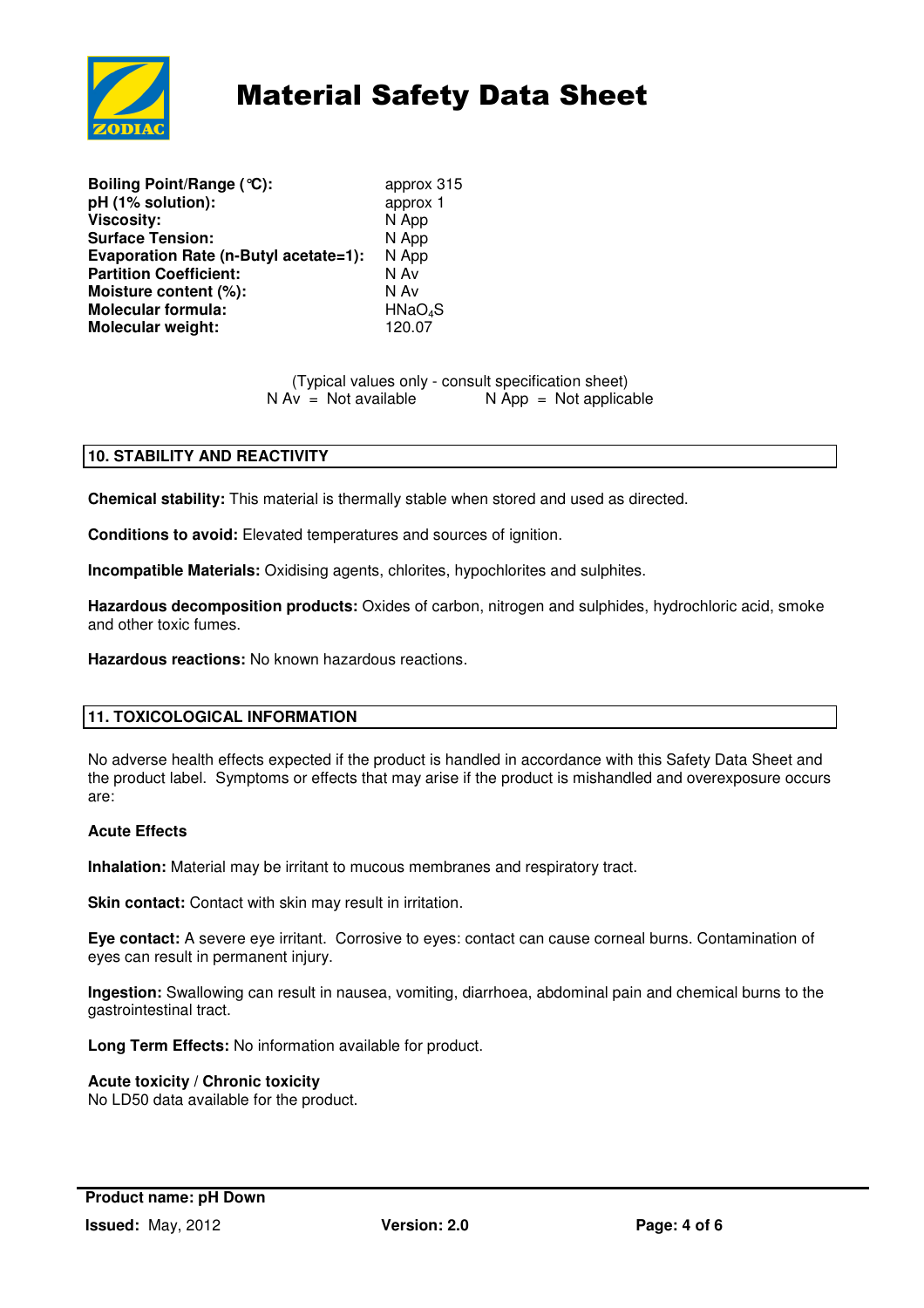

| 112. ECOLOGICAL INFORMATION    |                           |
|--------------------------------|---------------------------|
| Avoid contaminating waterways. |                           |
| <b>Ecotoxicity:</b>            | No information available. |
| Persistence and degradability: | No information available. |
| <b>Mobility:</b>               | No information available. |

# **13. DISPOSAL CONSIDERATIONS**

**12. ECOLOGICAL INFORMATION** 

Refer to State/Territory Land Waste Management Authority.

### **14. TRANSPORT INFORMATION**

#### **ROAD AND RAIL TRANSPORT**

Not classified as Dangerous Goods by the criteria of the Australian Dangerous Goods Code (ADG Code) for transport by Road and Rail.

#### **MARINE TRANSPORT**

Not classified as Dangerous Goods by the criteria of the International Maritime Dangerous Goods Code (IMDG Code) for transport by sea.

#### **AIR TRANSPORT**

Not classified as Dangerous Goods by the criteria of the International Air Transport Association (IATA) Dangerous Goods Regulations for transport by air.

## **15. REGULATORY INFORMATION**

#### **Poisons Schedule (Aust):** S5

All the constituents of this material are listed on the Australian Inventory of Chemical Substances (AICS).

# **16. OTHER INFORMATION**

#### **Literary reference**

This Material Safety Data Sheet has been prepared by Chemical Data Services Pty Ltd on behalf of its client.

Reason(s) For Issue: Revised

Material Safety Data Sheets are updated frequently. Please ensure that you have a current copy.